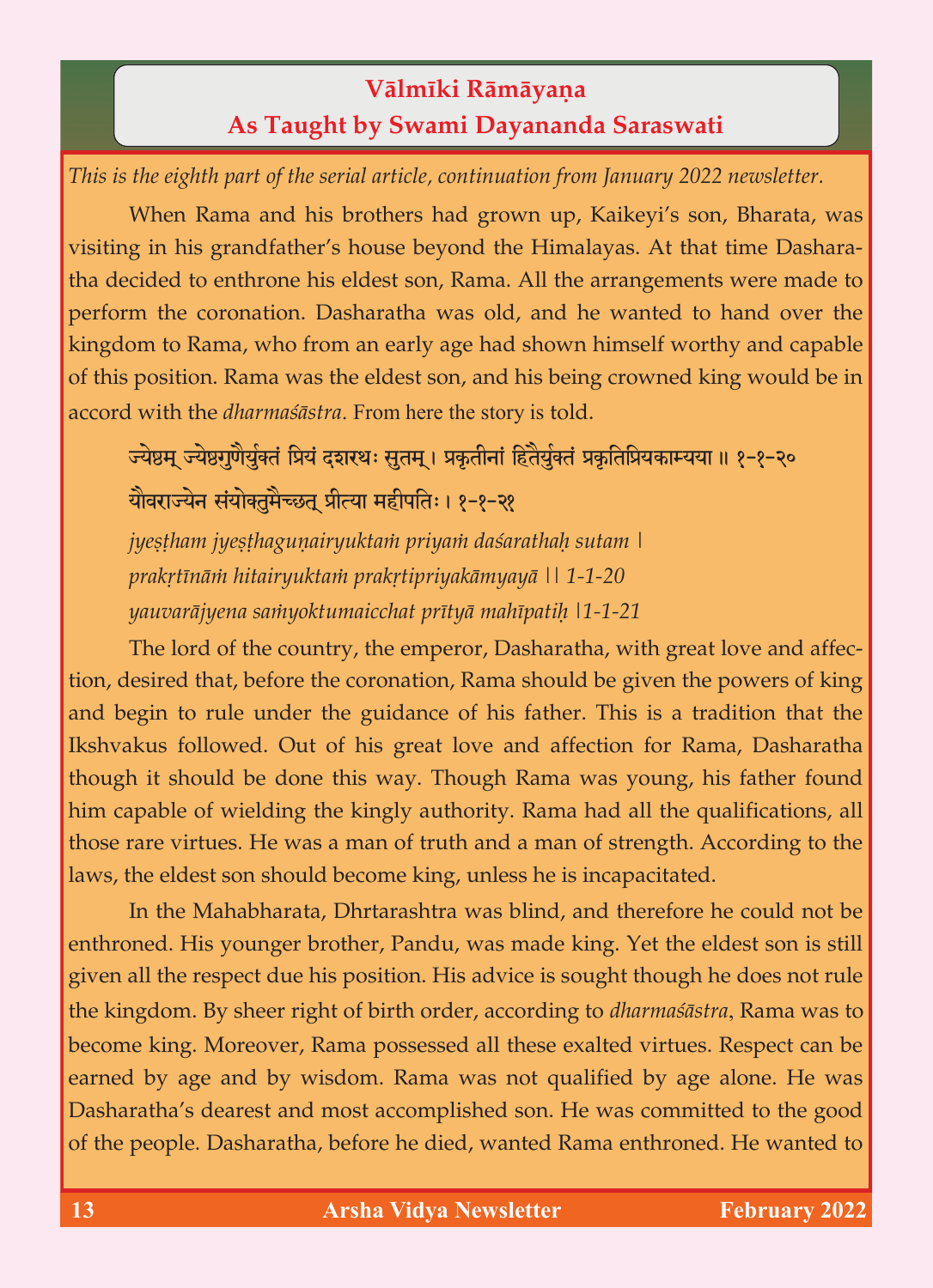guide him in the ways of ruling the kingdom.

The arrangements were afoot in the palace. The preparations were going on, painting and whatnot. Rama was to be enthroned and the word went round. The whole city gained a festive look and air. There were only a few days before the coronation. The queens, Kaikeyi, Kausalya, and Sumitra were content. Rama was dear to all of them. They were united in their joy and support for him. Now, in this situation, an old woman, a sort of a maidservant to Kaikeyi, went to Kaikeyi, the youngest of the queens. Kaikeyi was in her wing of the palace, very happy. She was wearing all her ornaments and jewelry because she wanted to greet the arriving guests in her finery. The old woman had known Kaikeyi since the queen's childhood.

The old woman said, "Hey, you seem very happy. What is going on?"

Kaikeyi replied, "Rama is being crowned king."

"That makes you happy?"

"Why should it not make me happy?"

"You are a foolish, young queen. Don't you see what it means if Rama becomes the king? Rama is Kausalya's son."

"He is my son as well," said Kaikeyi.

"You will see. As soon as Rama is king, Kausalya will change. Already she is queen; when she becomes mother of the king, you will be nobody. We will find you in some lost corner of the palace. Dasharatha will die, and you will be nowhere." The old woman went on poking Kaikeyi, making her think about the possibilities.

Even though Kaikeyi had an answer for the old woman's advice, knowing that Rama should be king, the old woman countered it with another argument. Kaikeyi began to believe what the old woman said. It was not that Kaikeyi was against Rama becoming king; she began to fear Kausalya becoming the queen mother. It was that natural weakness that the old woman played on. Kaikeyi became increasingly jealous and turned to the old woman.

"What should we do?" asked Kaikeyi.

"That is very easy." said the old maid, "You have your boon that was granted by your husband, Dasharatha. You have not encashed it yet."

At one time, Dasharatha had said that whatever Kaikeyi might want he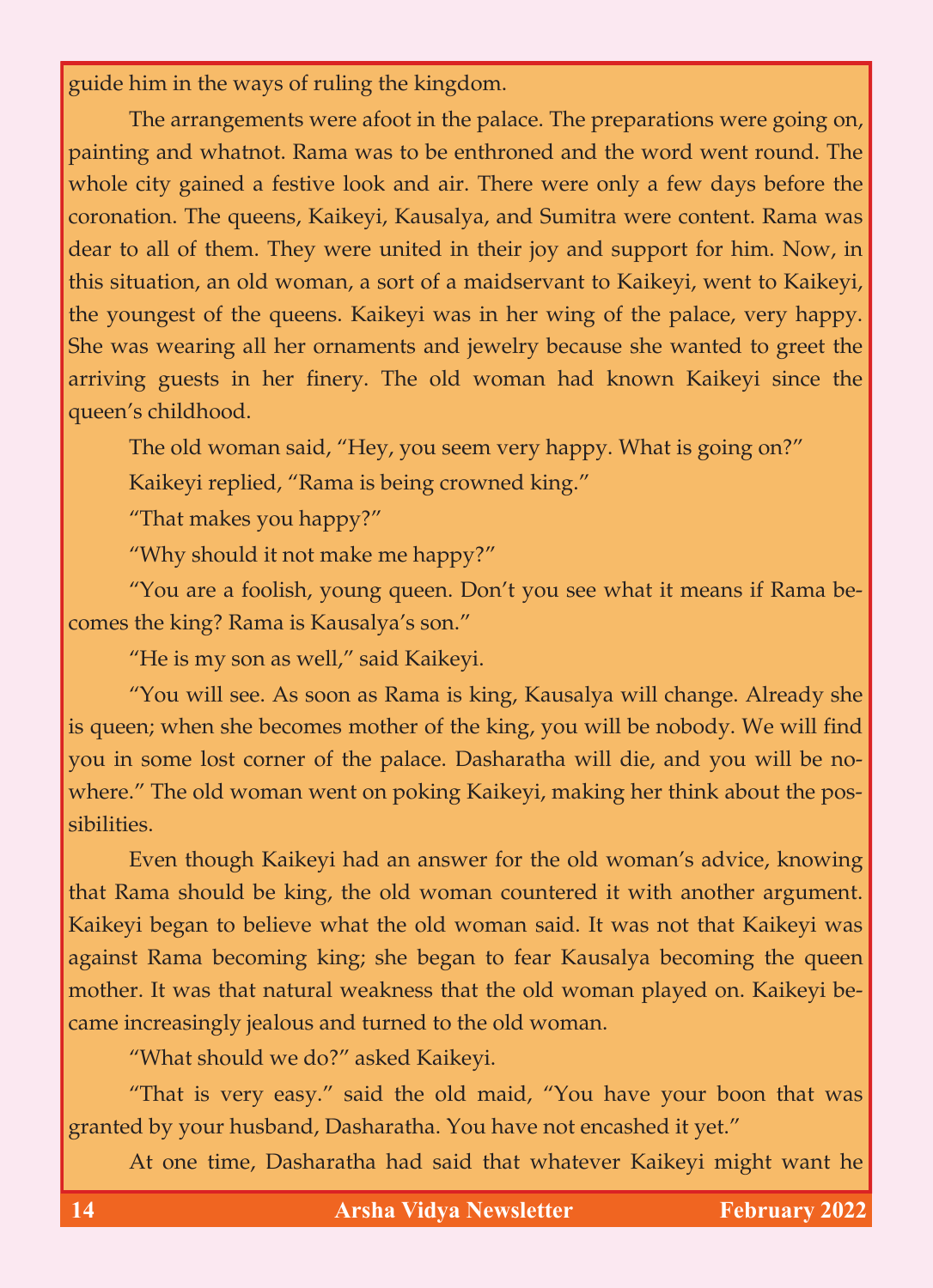would give. Kaikeyi had saved that boon, and a boon given is given forever. That boon was waiting there still. The maid knew that the promise was there to be encashed. She told Kaikeyi to encash it now.

"How?"

"Ask that Rama go to the forest. Get him away from here. If he is around here, people will continue to look up to him. He should be banished from the kingdom. Send him away for fourteen years. I want to have Bharata enthroned. That should be the boon you ask. Don't let Kausalya ruin you."

Kaikeyi implored, "How can I ask this of my husband?"

"Change your dress and ask. Dasharatha is coming this way now. Change out of all this finery and let your hair down." Kaikeyi did the maid suggested.

Dasharatha's eyes had never seen his wife in such an unkempt condition. He had never seen Kaikeyi, or anybody, looking like that. It was a shock for him, and he approached and asked, "What happened to you? What happened on this day of such joy as we await Rama's coronation?"

At first Kaikeyi would not speak. After some time she said, "I am sad, and I ask to encash my boon. You told me that you would give me a boon."

"Yes, definitely. You can have whatever you like." He never expected what she would ask. He had no way of anticipating what was coming. In his love and innocence he said, "Okay, what is it you want?"

Kaikeyi's mind went blank, but then she remembered the old woman and what she had said. Kaikeyi, with great difficulty, repeated the words she had heard from the maid, "Bharata should become the king."

"What!" cried the startled king.

"Rama should go to the forest for fourteen years."

Dasharatha just fell down, and he could not even hear. He was in tears. He did not know what to say. He was a person committed to truth, bound by his commitment to *dharma*. But he was overwhelmed by his emotions, and he experienced a great conflict. Wrenched and racked, he said, "Kaikeyi, when did you become a person like this? I never thought you could be a woman like this. You have never asked me anything like this. What has happened to you?" He went on and on. This was the situation.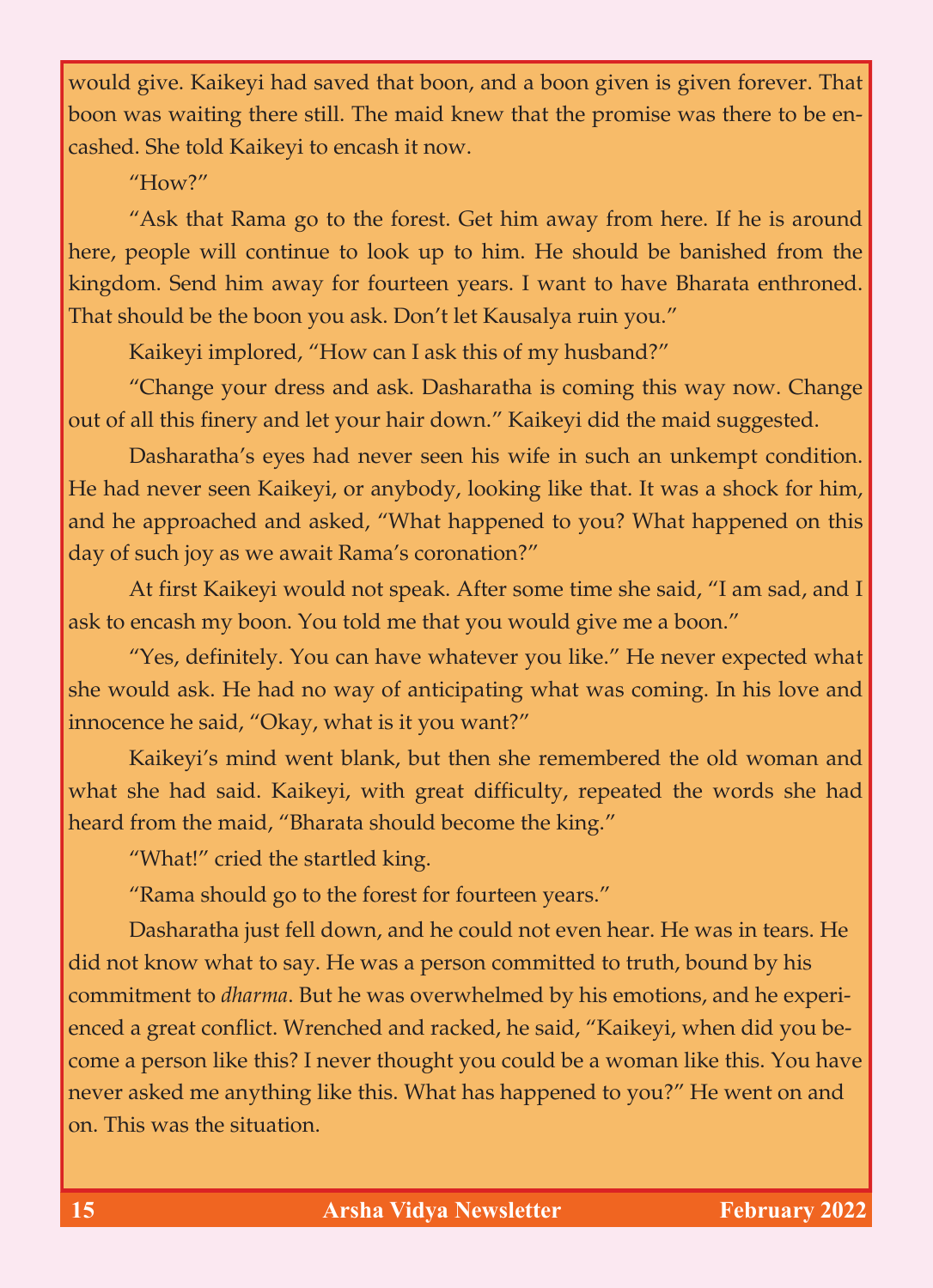तस्याभिषेकसम्भारान् दृष्ट $c$ वा भार्या कैकेयी ॥ १-१-२१ पूर्वं दत्तवरा देवी वरमेनमयाचत । विवासनं च रामस्य भरतस्याभिषेचनम् ॥ १-१-२२ स सत्यवचनातू राजा धर्मपाशेन संयतः । विवासयामास सूतं रामं दशरथः प्रियम् ॥ १-१-२३ *tasyābhiṣekasambhārān dṛṣṭvā bhāryā kaikeyī ||1-1-21 pūrvaṁ dattavarā devī varamenamayācata | pürvaà dattavarä devé varamenamayäcata | viväsanaà ca rämasya bharatasyäbhiñecanam || 1-1-22 sa satyavacanät räjä dharmapäçena saàyataù |*

*viväsayämäsa sutaà rämaà daçarathaù priyam || 1-1-23* Seeing the various preparations for the coronation of Rama, Kaikeyi, wife and queen, who long before because of her devotion and love, because she had served and helped her husband, was given a boon by King Dasharatha, asked that her boon be granted. Kaikeyi was a righteous person who changed due to the instigation of the old woman. She asked these two things: Rama should go away, be sent elsewhere, away from the kingdom, banished for fourteen years, and Bharata should be enthroned.

King Dasharatha, because of his *satyavacana*, his commitment to truth, to speaking the truth and to doing exactly what is said, being bound by the cord that bound him totally to *dharma*, could not do anything else. He could not ask her to change her request. There was no way out. His commitment is going to cost him. In fact it is going to cost him his life. He will die because of this. His dearest son was to be banished and denied the throne. Certainly Bharata was dear to the king, but enthroning Bharata went against the order. The three sons, Lakshmana, Shatrughna, and Bharata, were *räjasika*. Bharata, we will see, is as great as Rama, but these three princes could be mischievous or equivocal at the cost of someone's happiness. Whereas Rama, from the beginning, proved himself to be a man of great *karma*, endearing and virtuous. His beauty, his behavior, his courage, his knowledge, and his prowess set him apart. Anybody would fall in love with that boy.

Dasharatha loved his eldest son dearly. Dasharatha broke down when he told Rama about the banishment. He told his son that he had to tell him to go, but he also told Rama that he did not have to go. The king left it up to his son. Everybody pleaded that Rama not go. But Rama said, "No. You have given your word, and that is most important. I will not be a son who does not fulfill his father's